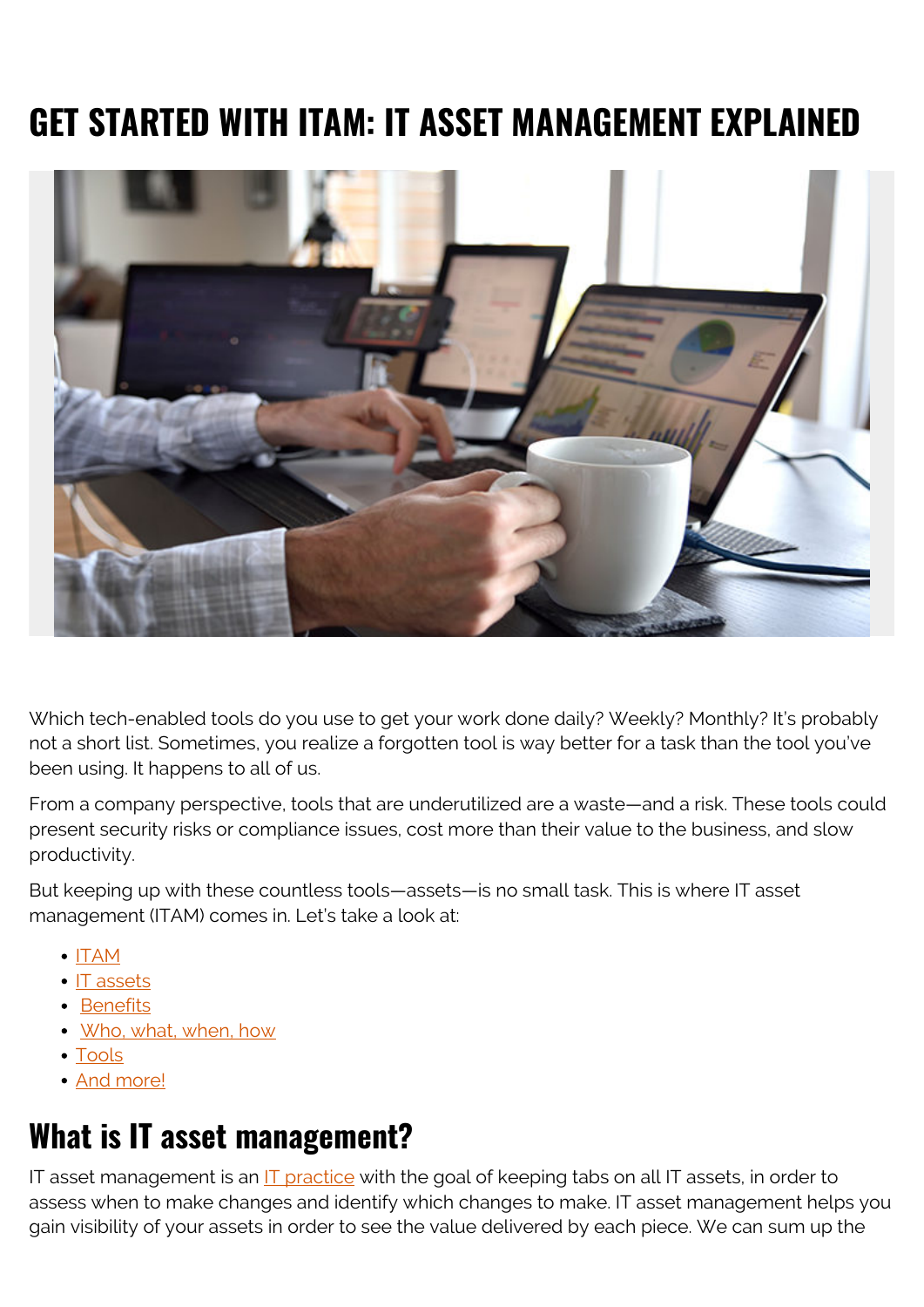two main activities in ITAM as:

- 1. Tracking the financial value of each asset—that is, how much value the asset is providing to the company.
- 2. Determining when to upgrade/retire/expire assets due to depreciation or end-of-lifing.

The tricky part is that neither of these are particularly easy. That's why companies often struggle with or altogether fail at ITAM efforts.

Luckily, it doesn't have to be that way. The best ITAM practices can reduce risk, increase ROI, and even promote collaboration across teams when necessary, rolling out only the most useful tools for practices like [DevOps](https://blogs.bmc.com/blogs/devops-enterprises/), [ChatOps](https://blogs.bmc.com/blogs/chatops/), and more.

# **Types of IT assets**

So, what exactly are the IT assets you'll be managing? It's a big category, which is why the ITAM practice can be unwieldy.

*An asset is defined as anything that is useful or valuable within a product or service. This value is generally determined financially: how much an asset costs versus how much it saves.*

If this definition feels all-encompassing, you're not wrong. As [Joseph Mathenge](https://blogs.bmc.com/blogs/asset-management-vs-configuration-management/) explains, "an asset could be your company's capital, or the knowledge inside one developer's head." Generally speaking, IT assets can include:

- [Hardware](https://blogs.bmc.com/blogs/what-is-it-infrastructure-and-what-are-its-components/)
- [Network infrastructure components](https://blogs.bmc.com/blogs/what-is-it-infrastructure-and-what-are-its-components/)
- On-prem software
- Services and solutions that you subscribe to (SaaS, IaaS, PaaS, etc.)
- [Intangibles](https://www.weforum.org/agenda/2015/04/do-you-understand-your-companys-knowledge-assets/) (knowledge, patents, etc.)

Obviously, some of these are easier to manage than others: it's fairly easy to track hardware components, but how do you track the knowledge a person or team may hold? And, with the explosive growth of cloud-based software, you can imagine how difficult tracking all the various options could be.

That's why you'll categorize assets based on a few factors, such as:

- **Speed: static vs rapid.** A low speed asset, like a physical server rack, will likely stay in its data center for years. A high-speed asset, such as a cloud server instance, can exist for just a few minutes or hours How does speed effect procurement, provisioning, retirement, etc.?
- **Consumption: individual vs shared.** An individual asset—laptop, cell phone—is usually used by a very small group of people, but the devices support countless functions and services. By contrast, a server is used by many people indirectly, but it likely underpins just one service.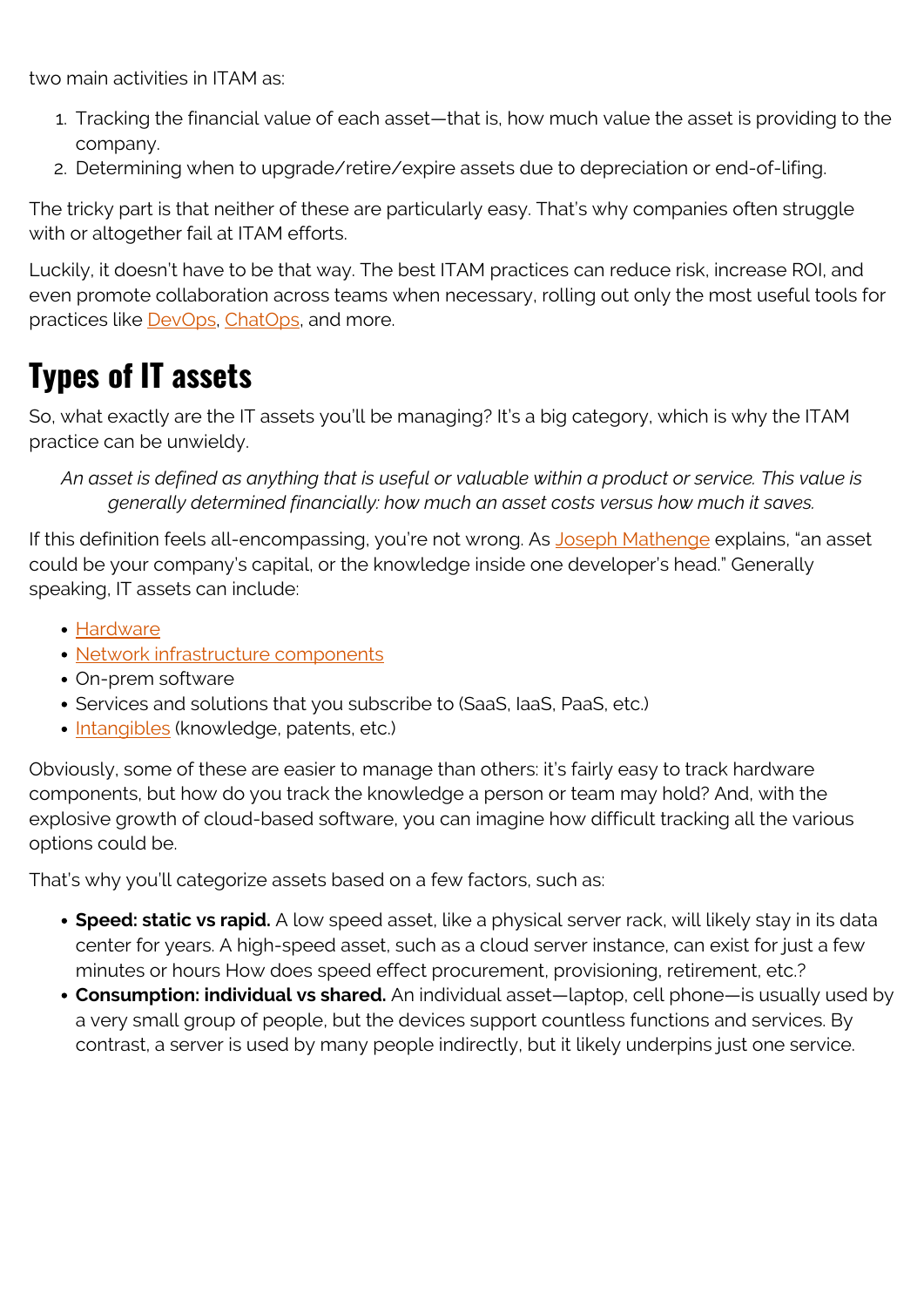

Common IT assets in asset categories

## **Related names and practices for ITAM**

Because of its direct interactions with your hardware and software inventory, ITAM is also sometimes known as **IT inventory management**.

You might also hear asset management correlated with **configuration management**, particularly in the [ITIL® 4 practice.](https://blogs.bmc.com/blogs/itil-asset-configuration-management/) The main [difference between asset and configuration management](https://blogs.bmc.com/blogs/asset-management-vs-configuration-management/) is that configuration management tracks the relationships between components that deliver services, whereas asset management addresses all the assets. The ITAM process is much more encompassing.

**Software asset management (SAM)** is a subset of the ITAM practice. Experts compare software asset management to peeling an onion: The first couple layers get your eyes watering, but the deeper you go, you'll soon start crying!

([Learn more about software asset management, including mistakes and best practices.\)](https://blogs.bmc.com/blogs/software-asset-management/)

# **Benefits of ITAM**

The practice of IT asset management (ITAM) is no small feat. But, when executed properly, ITAM can result in massive returns on investment. Skillful IT asset management means your company can:

- Reduce security risks, loopholes, and vulnerabilities
- Cut down on [shadow IT](https://blogs.bmc.com/blogs/shadow-it/)
- Enforce compliance with industry requirements via organizational security policies
- Increase efficiency and improve productivity—employees can get work done when and how they need
- Minimize overall costs, especially with licensing, renewals, and support
- Enhance customer service thanks to streamlined data access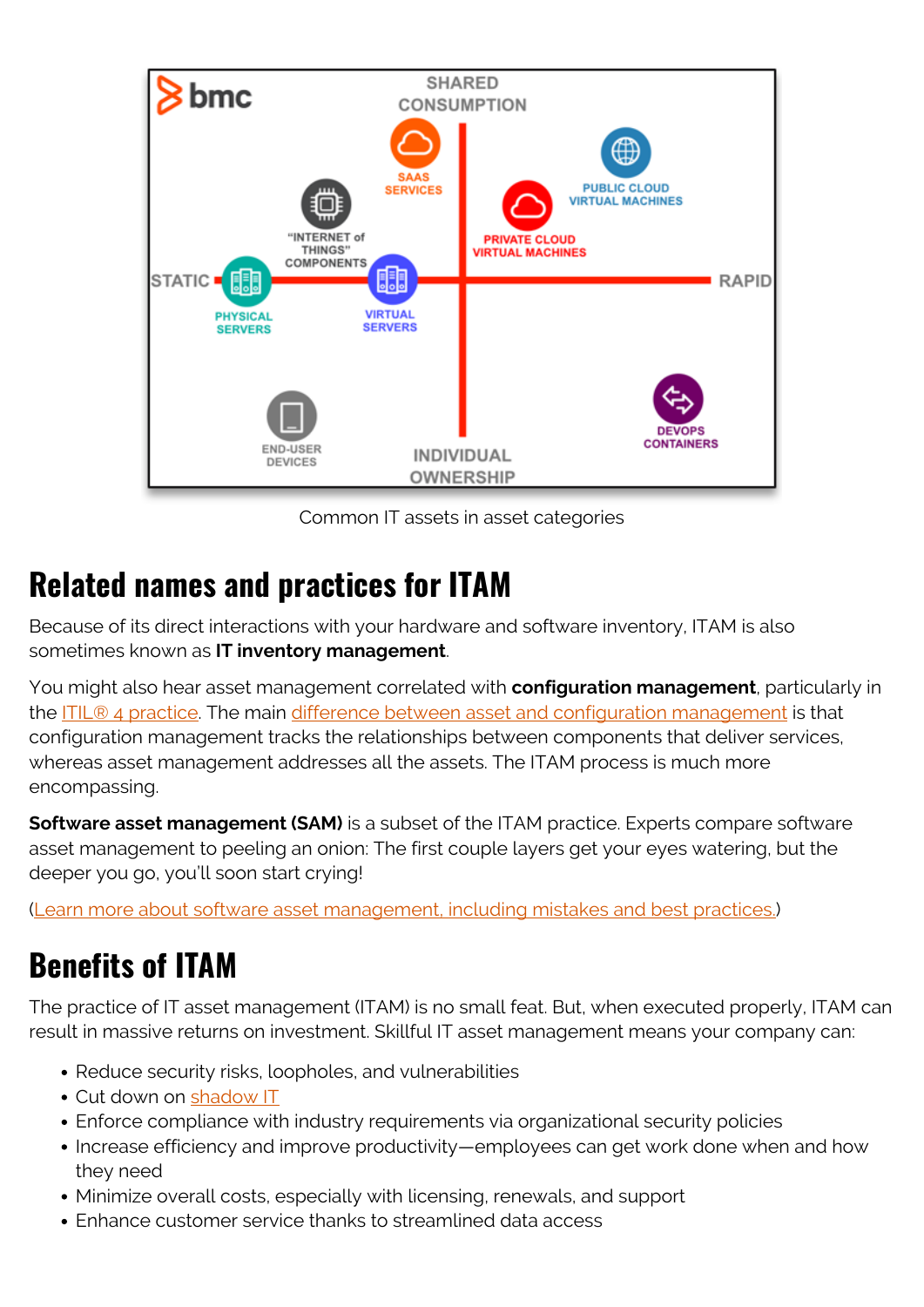- Reallocate underutilized resources
- Offer transparency into budgeting and decision making
- Take advantage of cutting-edge technology without losing sight of the big picture

## **ITAM: The who, what, when & how**

In this section, we're breaking down the who, what, when, and how of IT asset management.

### **Who is the IT asset manager?**

IT asset managers are the owners of the ITAM practice. They are responsible for:

- Finding IT problems
- Determining and implementing optimal solutions to those problems

Activities the IT asset manager might perform include:

- Using an asset register to label and track the locations and states of assets
- Managing [software licenses](https://blogs.bmc.com/blogs/software-license-management/) to ensure compliance and value
- Tracking costs of cloud components and services
- Auditing for finances worth and security compliance
- Managing or creating policies for [endpoints](https://blogs.bmc.com/blogs/endpoints/) and [mobile devices](https://blogs.bmc.com/blogs/mdm-mobile-device-management/) to ensure security and compliance
- Handling decommissioned assets according to financial and data security policies

Think of the role of ITAM as a person—the IT asset management—who is responsible for determining the what, when, and how of IT inventory maintenance. IT asset managers should constantly seek to answer the following questions:

# $8$  bmc

#### **IT Asset Management**

Guiding questions for IT asset managers

What do we have? What do we need? When should we make change? How should we make change?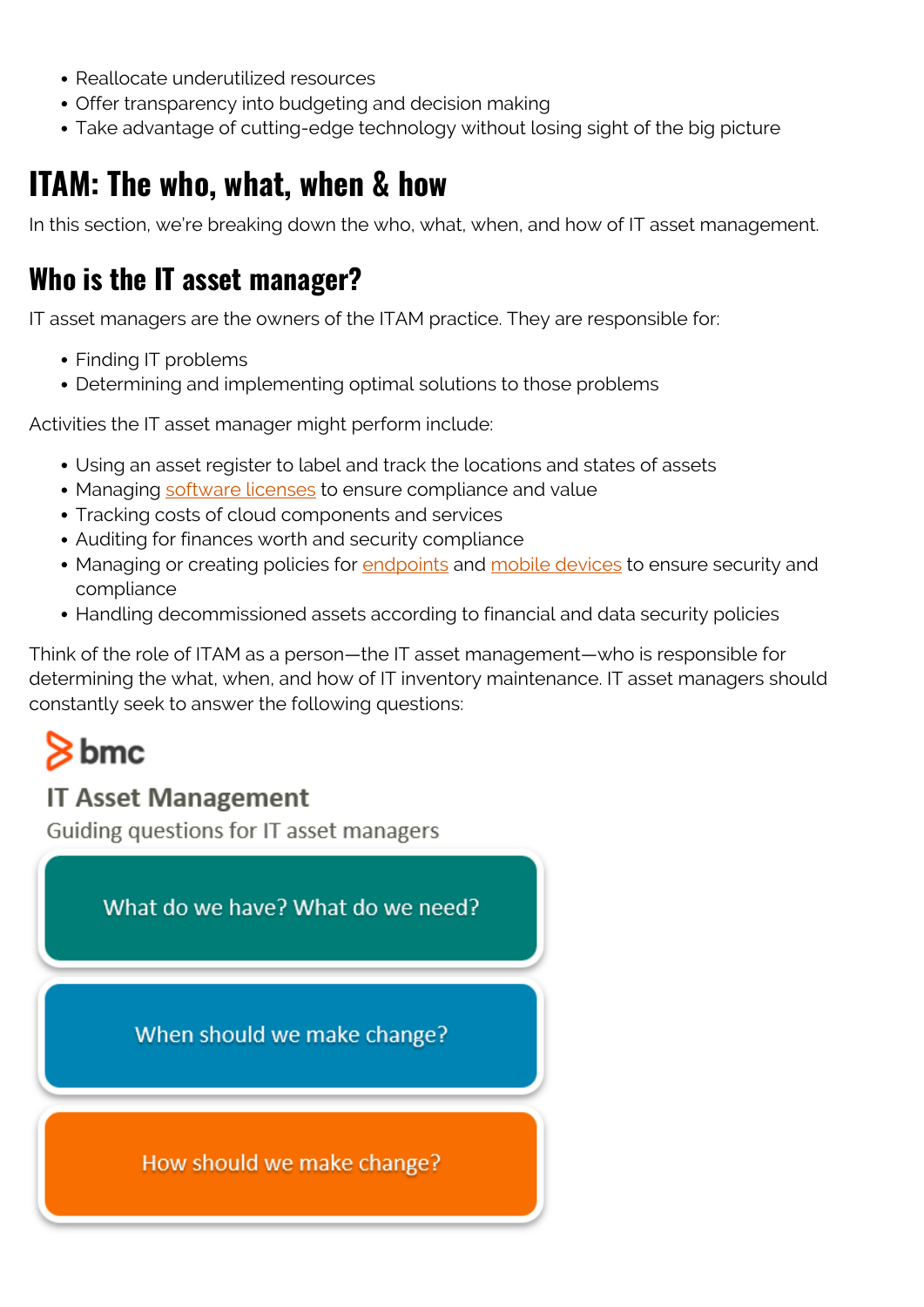### **What do we have? What do we need?**

The what of ITAM is about two key functions:

- Keeping a tally of the hardware and software your company currently has.
- Tracking the state of those assets, including how well they are being utilized.

Having a list of every desktop PC owned by the company doesn't provide much if any valuable information without knowing:

- The state of repair
- How many are in use
- How well they aid in achieving business goals

Without detailed information on how you're using the individual assets, you can't understand whether, or how well, your IT investments are paying off.

This idea isn't limited to hardware. ITAM applies to any software licenses or services your company has access to. Discovering utilization data and keeping detailed records of IT asset conditions and performance provides invaluable information for making decisions on what is working and what needs to be worked on. If the company is paying for software that is currently not being used much, if at all, then that's a clear sign that something needs to be done.

IT asset management situations can be this clear cut, but they are typically more subtle. For example, many people within the organization might use some hardware or software, but there might be competing options available on the market that could provide more utility or cost less.

Of course, utility and cost are only part of the context for decision making. Implementing new hardware or software comes with its own expenses and complications, like training costs or compatibility issues.

Now that you've got a handle on the state of your assets, it's time to ask about timing.

## **When should we make change?**

The reality of technology is that everything will eventually be outdated. Hardware degrades, software support wanes, and new advancements continuously make formerly cutting-edge technology look like an ancient abacus.

Success often comes from anticipating need and preparing for it ahead of time. The technology sector is quite fond of keeping its customers abreast of new advancements that are coming down the pipeline. This makes the timing aspect of IT asset management somewhat predictable.

Look at the current hardware and software that your organization uses. Then, analyze the kinds of gains you could reap by upgrading is an essential part of ITAM. Consider, for example:

- **Making a big hardware upgrade just before a product update comes out** could result in your company spending significant money on machines that are almost immediately obsolete.
- On the other hand, **the newest piece of technology might not be worth the price bump** if older models would serve the company just as well.

There are times when technology, poised for a baby step, takes a surprise leap forward. These cases might call for a reevaluation of upgrade timing. But planning for known factors will better equip you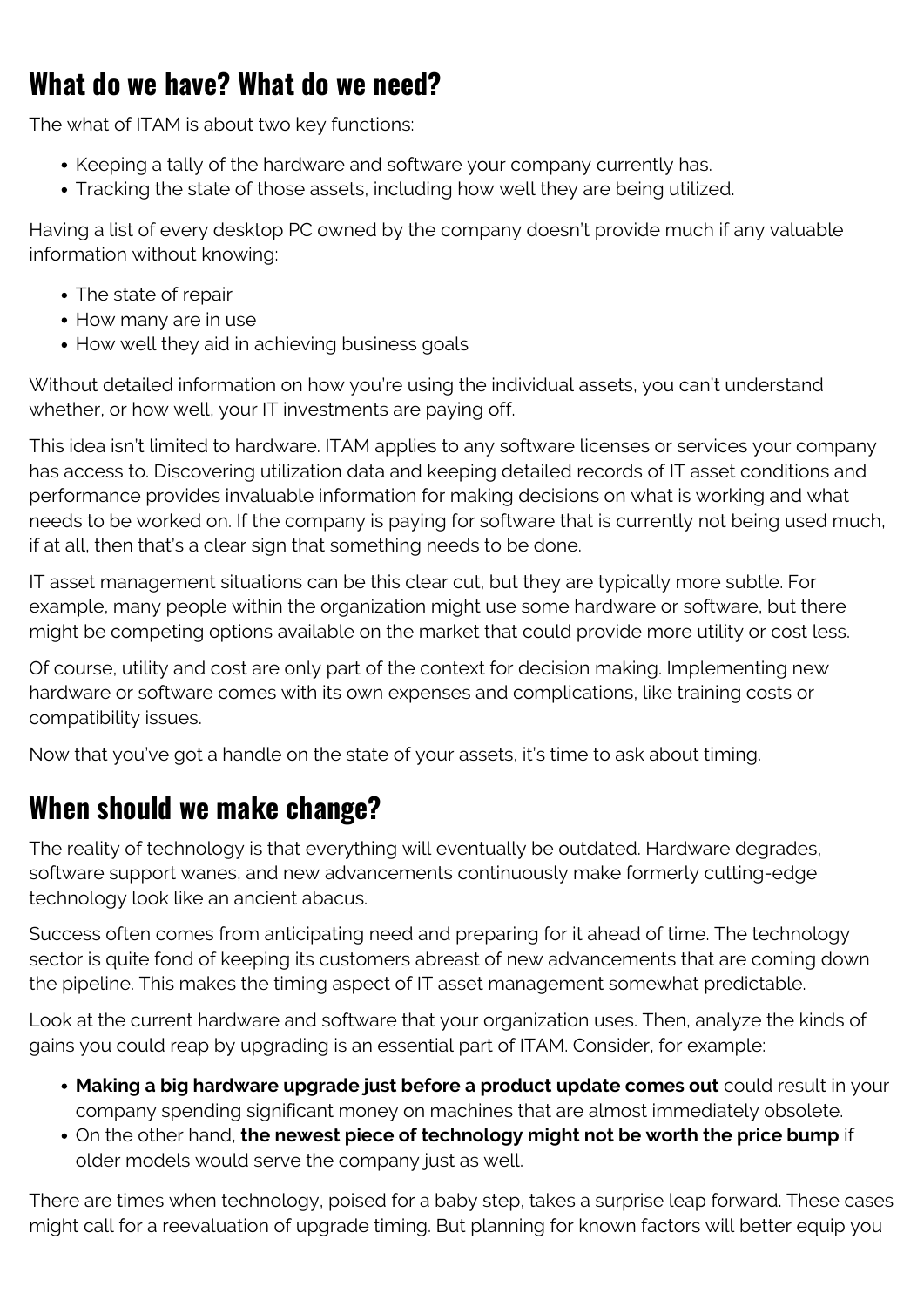to deal with the unknown. To do this, any good asset manager will keep an eye on the IT hardware and software market in order to:

- Predict price drops
- Plan the timing of repair jobs, purchases, or updates

This touches on the final question for IT asset managers…

## **How should we address this situation?**

So, you've decided what needs a change and when—but how will you do it? Consider whether a purchasing a new product the moment it hits the market will:

- Provide a competitive edge, or
- Result in your company paying to be beta testers for bug-ridden platforms.

That example illustrates just how critical "the how" is.

Waiting for a new product to roll out so you can buy the older but still capable models at steep discounts might be the best option at the time. Better yet, maybe you could upgrade existing hardware with a couple of new components or refurbish some of the hardware sitting around in storage instead.

Determining the best course of action for responding to IT asset issues is a difficult but imperative task that can lead to heavy returns on the organization's IT investments.

The what, when, and how of IT asset management plays an enormous role in the success of the entire organization. Making these decisions in an intelligent and informed manner requires detailed data and analysis of all the company's assets and how those assets are performing for your unique organization's needs.

## **Asset management tools**

ITAM experts typically identify two types of tools that are critical to successful asset management:

- **Discovery and inventory tools.** Discovery tools are meant to provide visibility into your assets. These tools crawl your IT environment and pick up many or most of your assets. Newer versions are cloud-native, and some types even offer dependency mapping across hardware, software, and multi-cloud.
- **ITAM database.** You may have a dedicated ITAM database, or it [may overlap](https://www.joetheitguy.com/the-a-z-of-itam/) with your Configuration Management Database (CMDB) or CMS tools. If your ITAM database is separate, establish a process and policy for sharing this data.

We argue that another tool in your ITAM toolbelt should be [automation and orchestration](https://blogs.bmc.com/blogs/it-orchestration-vs-automation-whats-the-difference/). Tools backed up by powerful automation can provide IT asset managers with all the data they need to answer the what, when, and how of hardware and software management.

Yes, your discovery tools might have automation. Yes, your database likely incorporates some automation. Beyond this, what else can you automate?

Whatever you are manually or repeatedly doing today, ask yourself "Can this process be automated?" Odds are the answer is yes! Look at opportunities to set up and forget: